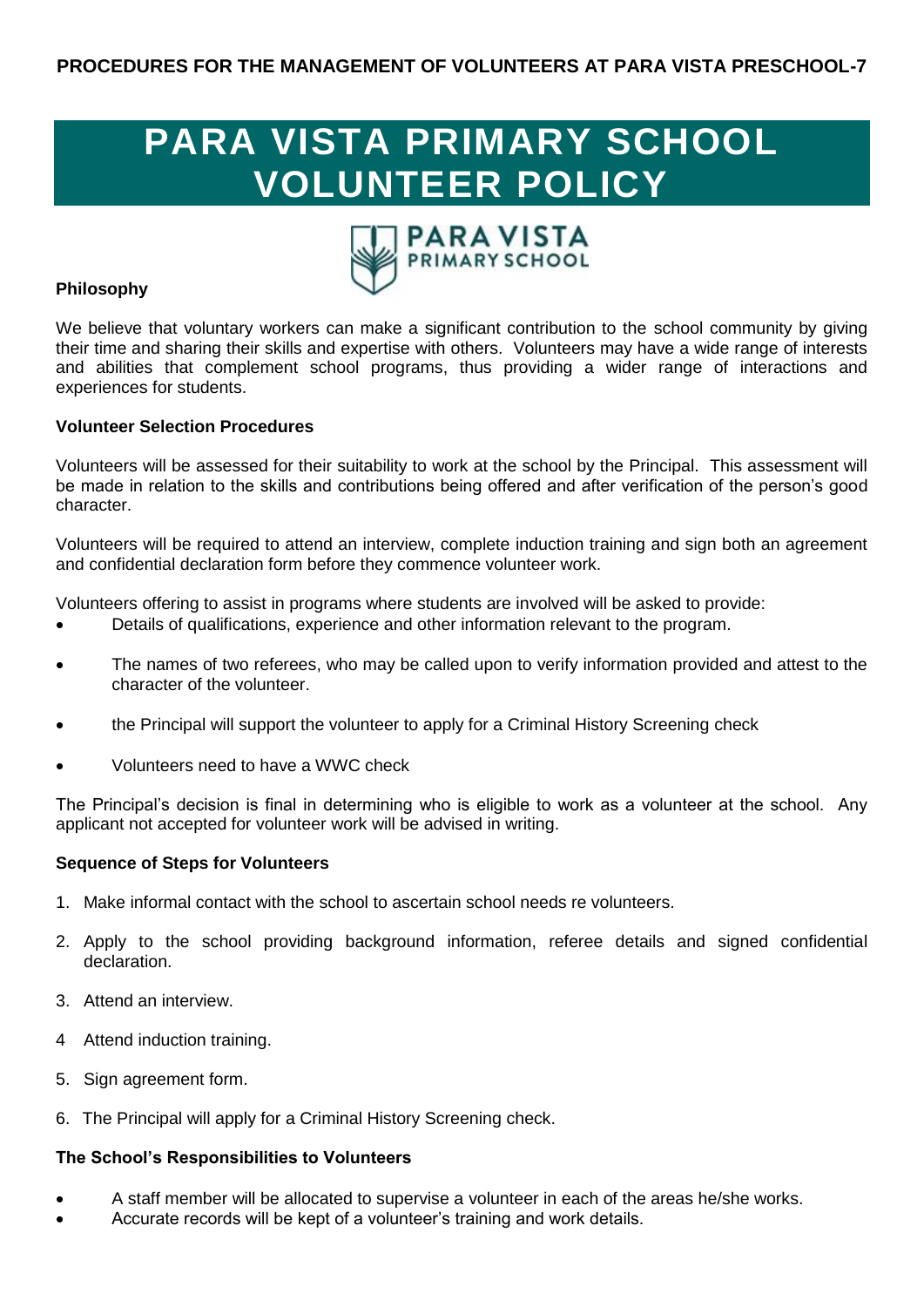- Volunteers will be provided with full induction training that will include:
	- Responding to Abuse and Neglect-Education and Care Induction for volunteers
	- Health Safety & Welfare procedures
	- Duty of Care responsibilities to students
- Confidentiality requirements
- Training specific to the area of volunteer work
- Volunteers will be matched with work that is suitable to their skills, interests, time commitments and health status.
- Changes to a volunteer's area of work or time commitment will be made with full consultation.
- Supervising teachers will be available to discuss volunteers' concerns as they arise.
- Supervising teachers will meet their duty of care to students by not leaving a volunteer to work unsupervised with students.

#### **Volunteers' Responsibilities**

- The volunteer's most important responsibility relates to his/her duty of care to children. Students are a vulnerable group generally, due to their age and lack of experience. Their vulnerability increases if they are very young, if they have an intellectual or physical disability, if they are newly arrived in Australia with English as a second language or if they experience emotional / physical neglect.
- For volunteers, respecting the rights of children means they must not:
	- work unsupervised with students
	- be involved in toileting students or assisting with change-rooms / sickrooms
	- have unsupervised contact with students during break times
	- encourage affection from or dependency in students eg by giving presents
- have intentional physical contact with students (the supervising teacher will provide comfort / first aid to a distressed student)
- display bullying or intimidating behaviours towards students.
- Volunteers must:
- Refer all student concerns or behaviour issues to the supervising teacher.
- Refer all requests to access school files to the supervising teacher.
- Sign the time book for volunteers on arrival and departure.
- Wear the provided name badge at all times.
- Notify the school as early as possible if they are unable to fulfil their volunteer commitment.

#### **Cancellation of Agreement**

When concerns arise about a volunteer, a solution to a problem or to improve an area of concern will be offered wherever appropriate. A volunteer's agreement can be cancelled at the Principal's discretion and where the volunteer

- has no more suitable work available
- fails to follow requirements outlined in the volunteer policy and elaborated through the induction training
- behaves towards students, parents or staff in a manner deemed inappropriate or improper
- repeatedly fails to meet commitments without notice to the school.